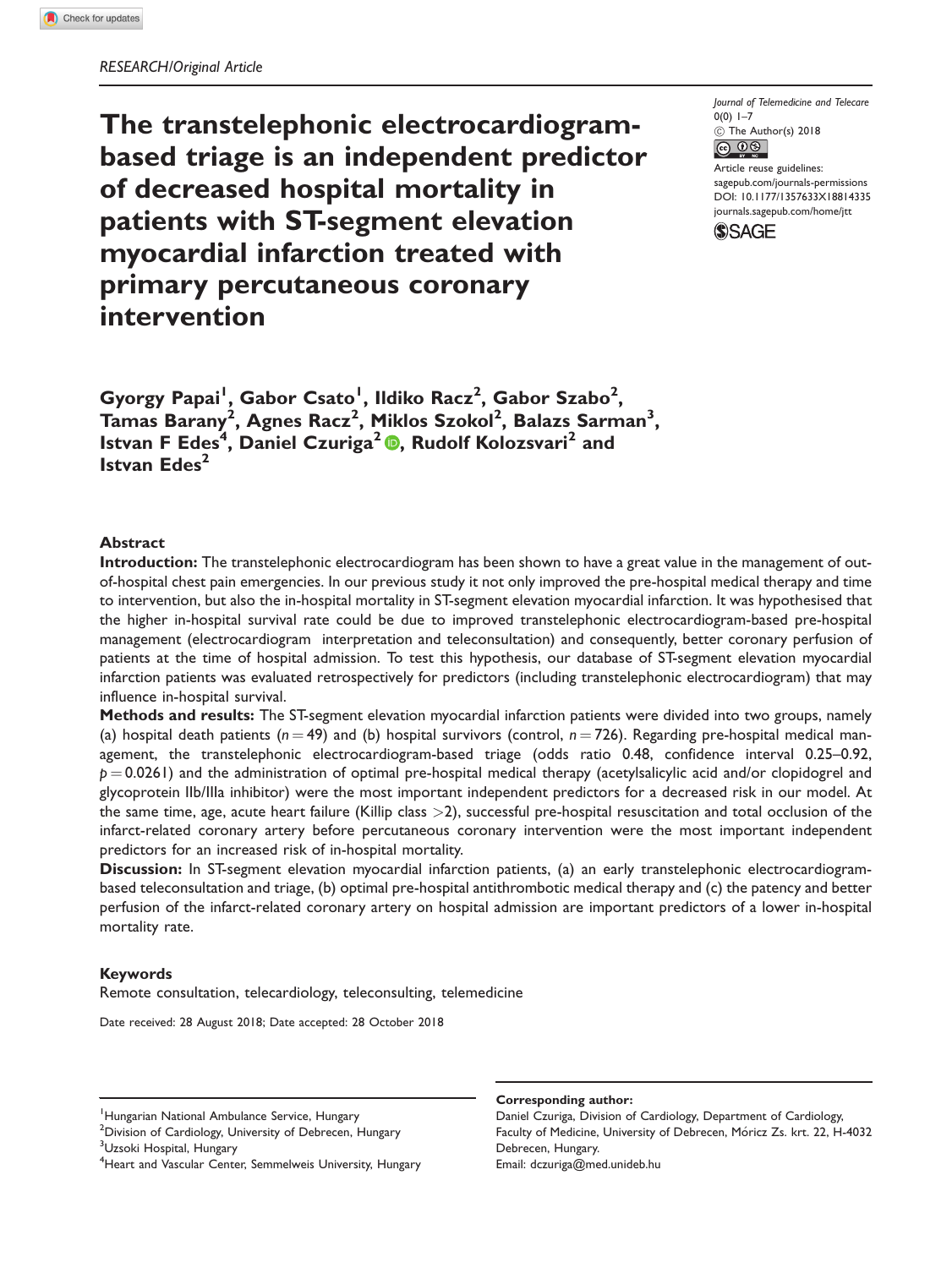# Introduction

Ischaemic heart disease is one of the leading causes of death worldwide. In the case of ST-segment elevation myocardial infarction (STEMI), mortality in the first six months may exceed  $10\%$ .<sup>1</sup> In the case of STEMI, an early diagnosis and the prevention of any delay are critical for an improved outcome. The earlier the treatment, the greater the benefit, i.e. 'time is muscle'. In the majority of STEMI cases the first medical contact takes place outside the hospital setting, usually by the paramedic staff.<sup>2</sup> This is why the primary, pre-hospital diagnosis of STEMI and the initiated therapy are generally based on the typical signs/symptoms of the disease and especially on the electrocardiogram (ECG), as biomarker measurements are usually not readily available. Besides the traditional prehospital 12-lead ECG, the transtelephonic ECG (TTECG) can also be used by the paramedics. This system has already been shown to be of beneficial value in the diagnosis of ischemic heart disease and in the management of out-of-hospital chest pain emergencies.<sup>2</sup> In our previous study, we demonstrated that the utilization of TTECG and TTECG-based consultation between paramedics and specialists has significantly improved: (a) prehospital medical therapy, (b) time-to-percutaneous coronary intervention (PCI) and (c) in-hospital mortality in a large patient cohort ( $n = 775$ ) with STEMI.<sup>3</sup> Then we hypothesised that the higher in-hospital survival rate could be due, at least in part, to a TTECG-based early diagnosis that significantly improves pre-hospital medical therapy and results in better coronary artery perfusion of patients at the time of hospital admission.<sup>3</sup>

To test this hypothesis, we decided to retrospectively evaluate our database of STEMI patients ( $n = 775$ ) for: (a) TTECG procedures, (b) demographic factors, comorbidities and cardiac risk factors, (c) prehospital medical therapy and (d) coronary artery patency and flow before primary PCI. In particular, we chose to determine the various predictors among pre-hospital management data (including TTECG) and PCI procedural findings that may influence the in-hospital survival of patients. Our objective was to investigate the difference between the hospital death group and hospital survival group (control) in an anticipation that an early TTECG and the TTECG-based pre-hospital therapy of the STEMI patients would translate into better coronary flow on hospital admission and improved chance of patient survival.

## **Methods**

### Data collection

Patient selection and TTECG methodology were previously described in detail.<sup>3</sup> The STEMI patients were divided into two groups, namely (a) hospital death patients at day 20  $(n = 49)$  and (b) hospital survivors (control,  $n = 726$ ). TTECG was done with a batteryoperated, 12-lead, portable system (HeartView P12/ 8 Plus by Aerotel). The data transmission was carried out via the radiotelephone system of the Hungarian National Ambulance Service (Tetra). The decision to obtain TTECG was based on the discretion of the paramedic group. Some teams obtained and transferred TTECG from all patients and other teams made it only if they had problems with the clinical diagnosis and/or with the interpretation of the  $ECG$ . TTECG was used more frequently by the paramedics if the scene of the patients was more distant from the PCI centre (rural areas). After transmitting the ECG signal to the PCI centre, all important clinical data of the patient (including the ECG findings and possible pre-

Acute heart failure (AHF) was defined as a Killip class >2 during the pre-hospital period. Coronary angiography investigations were performed by a Philips Integris CV device, and cine loops were recorded at 15 frames/s using 300 mg iodine/ml non-ionic contrast material. During the examination, intracoronary nitrate of 200 µg was administered to provide full vasodilatation. The primary PCI procedure was performed in the standard way.

hospital medical therapy) and the patient's transport have been discussed in a short teleconsultation.

The patency of the infarct-related artery (Thrombolysis in Myocardial Infarction (TIMI) grade) during catheterisation was visually assessed pre-PCI (during the first coronary angiogram of the culprit vessel). The criteria used for the assignment of the TIMI grade were previously described.<sup>4</sup> Door-tosheath insertion and door-to-balloon times were defined as the time difference between the arrival of the ambulance service unit at the PCI centre and the sheath or balloon insertion in the catheterisation laboratory.

Data collection for the study was carried out with the written approval of the patients. Data handling and collection was approved by the institutional review boards of the Department of Cardiology, University of Debrecen, Hungary and the Hungarian National Ambulance Service.

### Statistical analysis

A statistical analysis was carried out using the GB-Stat v8.0 program. Depending on the type of variable (qualitative or quantitative parameter), the descriptive methods applied involved the calculation of absolute and relative frequencies, or calculation of the mean and standard deviation (SD). Normally distributed continuous variables were compared using Student's  $t$  test at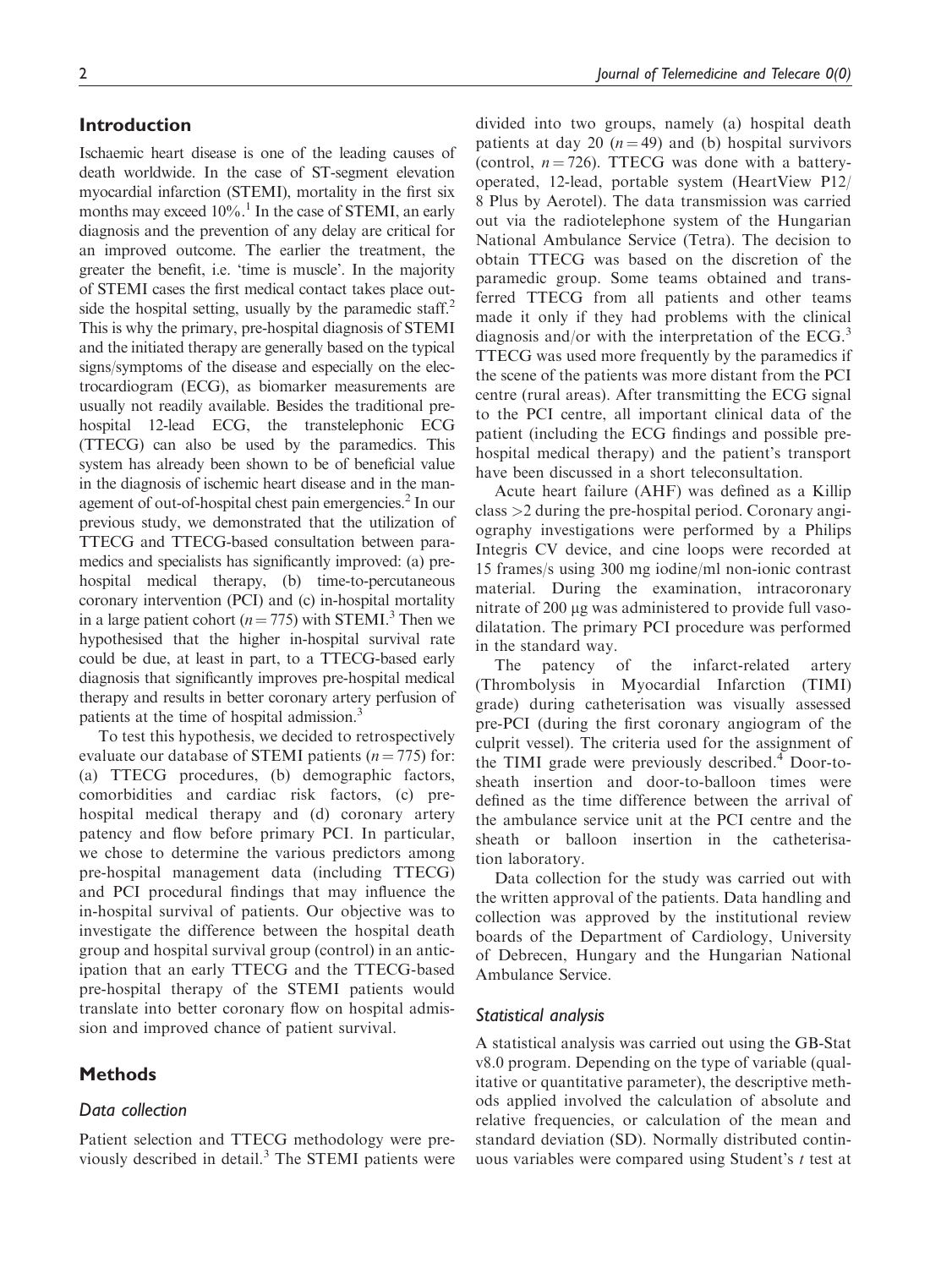an a-level of 5%. Categorical variables (baseline parameters, clinical events and medication) were compared by means of the Wilcoxon rank-sum test at an  $\alpha$ -level of 5%.

Variables with significant differences  $(p < 0.05)$ between groups (hospital death group and control group) were assessed by applying univariate logistic regression model and quantified for odds ratios and 95% confidence intervals (CIs). For multiple regression, cogent predictors of mortality displaying a  $p$ value of <0.05 in univariate analysis were selected and analysed. For accurate risk assessment, the number of variables in the multiple regression model was limited. Also, a p value of  $\langle 0.05 \rangle$  was considered to be significant. For the cumulative survival analysis, the Cox regression model (conditional logistic regression) was applied.

# **Results**

Altogether, 775 STEMI patients were involved in the study (49 patients in the hospital death group and 726 patients in the control group). The total in-hospital mortality on day 20 was 6.32% (49 patients). The frequency of deaths was highest at the beginning of hospitalization (24 deaths occurred on day 1). After day 20 there was no hospital death in this patient's cohort. The cause of death in all cases was infarct-related (cardiogenic shock, asystole, cardiac tamponade, arrhythmias and stent thrombosis).

Baseline characteristics of the hospital death group and those of the control group are listed in Table 1. The two groups were not significantly different regarding risk factors and previous medical history. However, the patients in the hospital death group were slightly, but significantly ( $p = 0.0006$ ) older as compared to controls. Proportionally, significantly  $(p=0.0361)$  more TTECG-based consultations were carried out in the control group as compared to the hospital death group (Table 1).

The incidence of pre-hospital AHF and successful resuscitation were – as expected – significantly higher in the hospital death group compared to controls (Table 1). The pre-hospital medical therapy is summarised in Table 2. In the control group, significantly more acetylsalicylic acid (ASA)/clopidogrel, sodium-heparin (5000 U bolus), low-dose nitroglycerin infusion and upstream or downstream glycoprotein (GP) IIb/IIIa inhibitor (eptifibatide) were used by the paramedics or cardiologists. The majority of GP IIb/IIIa inhibitor administration (>90%) was carried out downstream. Nevertheless, in the hospital death group significantly more atropine and intravenous inotropes were administered prior to hospital admission compared to controls.

An examination of the coronary angiograms in patients revealed that the total occlusion rate of the infarct-related artery before PCI was significantly higher in the hospital death group as compared to controls ( $p = 0.0462$ , Table 2). This finding was in accordance with the lower frequency of pre-hospital

|  |  |  | Table 1. Baseline characteristics of patients. |  |  |
|--|--|--|------------------------------------------------|--|--|
|--|--|--|------------------------------------------------|--|--|

|                                    | Hospital death   | Control           |           |
|------------------------------------|------------------|-------------------|-----------|
|                                    | group $(n=49)$   | group $(n=726)$   | p value   |
| General                            |                  |                   |           |
| Age (years)                        | 66.6 $\pm$ 12.09 | 60.63 $\pm$ 11.76 | 0.0006    |
| Men $(%)$                          | 65.30            | 67.21             | 0.7830    |
| Anterior myocardial infarction (%) | 53.06            | 46.20             | 0.3834    |
| TTECG based consultation (%)       | 36.73            | 51.99             | 0.0361    |
| AHF (Killip $>2$ ) (%)             | 30.61            | 4.41              | $<$ 0.000 |
| Pre-hospital resuscitation (%)     | 32.65            | 5.23              | $<$ 0.000 |
| Previous history (%)               |                  |                   |           |
| Myocardial infarction              | 16.32            | 9.22              | 0.1041    |
| Stroke                             | 6.12             | 3.72              | 0.3989    |
| Congestive heart failure           | 16.32            | 10.61             | 0.2152    |
| PCI                                | 10.20            | 7.71              | 0.5312    |
| Previous cardiac risk factors (%)  |                  |                   |           |
| <b>Hypertension</b>                | 69.38            | 67.58             | 0.7942    |
| Diabetes mellitus                  | 30.61            | 21.21             | 0.1232    |
| Hypercholesterolaemia              | 44.89            | 55.64             | 0.1435    |

AHF: acute heart failure; ECG: electrocardiogram; PCI: percutaneous coronary intervention; SD: standard deviation; TTECG: transtelephonic ECG.

Values are means $\pm$ SD or percentages of subjects. Here, the  $p$  value refers to differences between the hospital death group and the control group.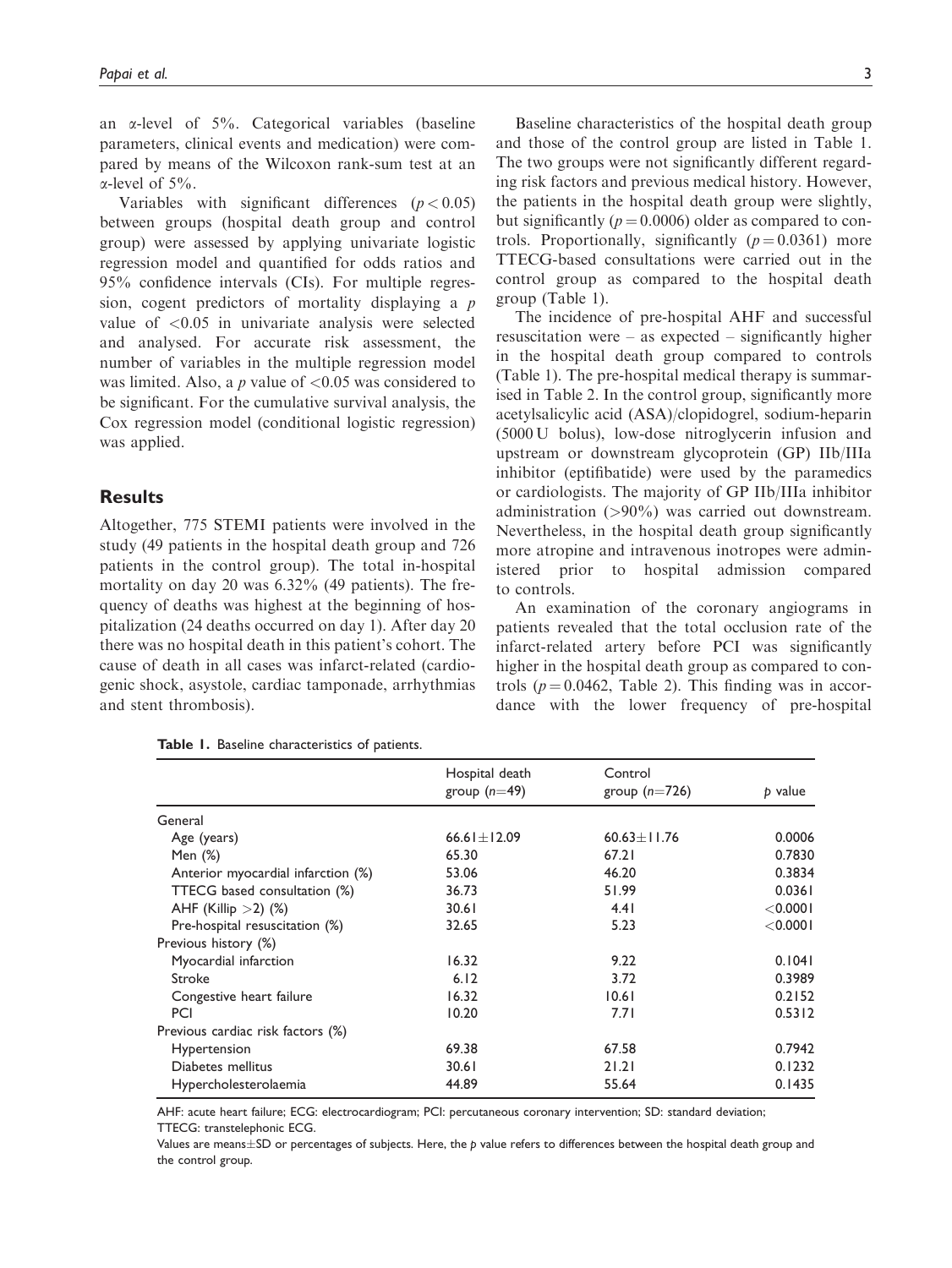|                                         | Hospital death    | Control             |           |
|-----------------------------------------|-------------------|---------------------|-----------|
|                                         | group $(n=49)$    | group $(n=726)$     | p value   |
| Pre-hospital medical therapy (%)        |                   |                     |           |
| Acetylsalicylic acid and/or clopidogrel | 65.91             | 91.41               | $<$ 0.000 |
| Sodium heparin                          | 69.38             | 81.40               | 0.0394    |
| Nitroglycerin infusion                  | 4.08              | 24.24               | 0.0012    |
| <b>Narcotics</b>                        | 44.89             | 47.10               | 0.7644    |
| Atropine                                | 20.41             | 5.92                | $<$ 0.000 |
| Beta-blocker                            | 8.1               | 4.9                 | 0.2513    |
| Intravenous inotropes                   | 20.41             | 3.85                | $<$ 0.000 |
| GP IIb/IIIa inhibitor                   | 22.44             | 37.19               | 0.0379    |
| PCI procedural parameters               |                   |                     |           |
| Stent/patient (mean±SD)                 | $0.90 + 0.94$     | $1.35 + 0.82$       | 0.0002    |
| Drug eluting stent (%)                  | 4.08              | 4.54                | 0.8798    |
| $LADa$ (%)                              | 53.06             | 50.54               | 0.7832    |
| $CX^a$ (%)                              | 20.40             | 19.55               | 0.8945    |
| $RCA^a$ (%)                             | 34.67             | 37.46               | 0.7930    |
| Total occlusion before PCI (%)          | 73.33             | 54.75               | 0.0462    |
| Intracoronary thrombus before PCI (%)   | 80.03             | 64.81               | 0.0883    |
| TIMI flow before PCI                    | $0.93 \pm 1.36$   | $1.16 \pm 1.37$     | 0.3049    |
| Door to sheath insertion time (min)     | $55.85 \pm 22.78$ | $44.3$   $+$   7.20 | 0.0001    |
| Door to balloon insertion time (min)    | 70.20 ± 26.01     | $61.15 \pm 18.63$   | 0.0039    |

Table 2. Pre-hospital medical therapy and PCI procedural details of the study population.

CX: left circumflex; LAD: left anterior descending; PCI: percutaneous coronary intervention; RCA: right coronary artery; SD: standard deviation.

The values are means $\pm$  SD or percentages of subjects. The  $p$  value denotes the differences between the hospital death group and the control group.

<sup>a</sup>Patients may have had interventions on more than one vessel.

antithrombotic medication used. Similar to the total occlusion rate, the intracoronary thrombus rate before PCI was slightly higher amongst hospital deaths compared to controls  $(80.03\% \text{ vs. } 64.81\%),$ but the difference was statistically not significant. The door-to-sheath and door-to-balloon insertion times were significantly longer in the hospital death group (Table 2). An examination of the TIMI flow before PCI revealed no significant difference between the two groups (Table 2).

All the predetermined parameters with significant differences  $(p < 0.05)$  between groups were assessed by the univariate log-rank test (Figure 1), and odds ratios and CIs for in-hospital mortality were calculated. With the univariate statistical method, various basic data, drug therapy specific parameters and PCI procedural findings were found to have a significant influence on the in-hospital mortality of STEMI patients. Our data analysis showed that age, the presence of pre-hospital AHF, successful resuscitation, door-to-sheath insertion time, door-to-balloon inflation time and total occlusion of the infarct-related artery before PCI were associated with significantly increased odds ratios (Figure 1). At the same time, the TTECG-based consultation and an adequate pre-hospital medical therapy (sodium heparin, ASA and/or clopidogrel, GP IIb/IIIa inhibitor and nitrate infusion) significantly lowered the odds ratios of inhospital mortality (Figure 1).

Baseline characteristics and treatment related variables with a  $p < 0.05$  in the univariate analysis were selected for multiple regression and were quantified for odds ratios and CIs for in-hospital mortality. Interestingly, the TTECG-based consultation and triage (odds ratio 0.48, CI 0.25–0.92,  $p = 0.0261$ ) proved to be a significant independent predictor of a lower risk. Regarding pre-hospital medical therapy, the administration of ASA and/or clopidogrel (odds ratio 0.36, CI 0.15–0.89,  $p = 0.0271$  and GP IIb/IIIa inhibitor (odds ratio 0.49, CI 0.24–0.99,  $p = 0.0476$ ) were the most important independent predictors of a decreased risk in this model. Despite this, age (odds ratio 2.33, CI 1.58–3.43,  $p = 0.0001$ ), AHF (odds ratio 3.98, CI 1.55– 10.22,  $p = 0.0041$ ) and successful pre-hospital resuscitation (odds ratio 5.85, CI 2.28–15.04,  $p = 0.0002$ ) were the most important independent predictors of an increased risk.

All the other parameters in question that were below  $p < 0.05$  in the univariate analysis (i.e. sodium heparin, atropine, inotropes and nitrate infusion) were not found to be significant independent predictors of inhospital mortality.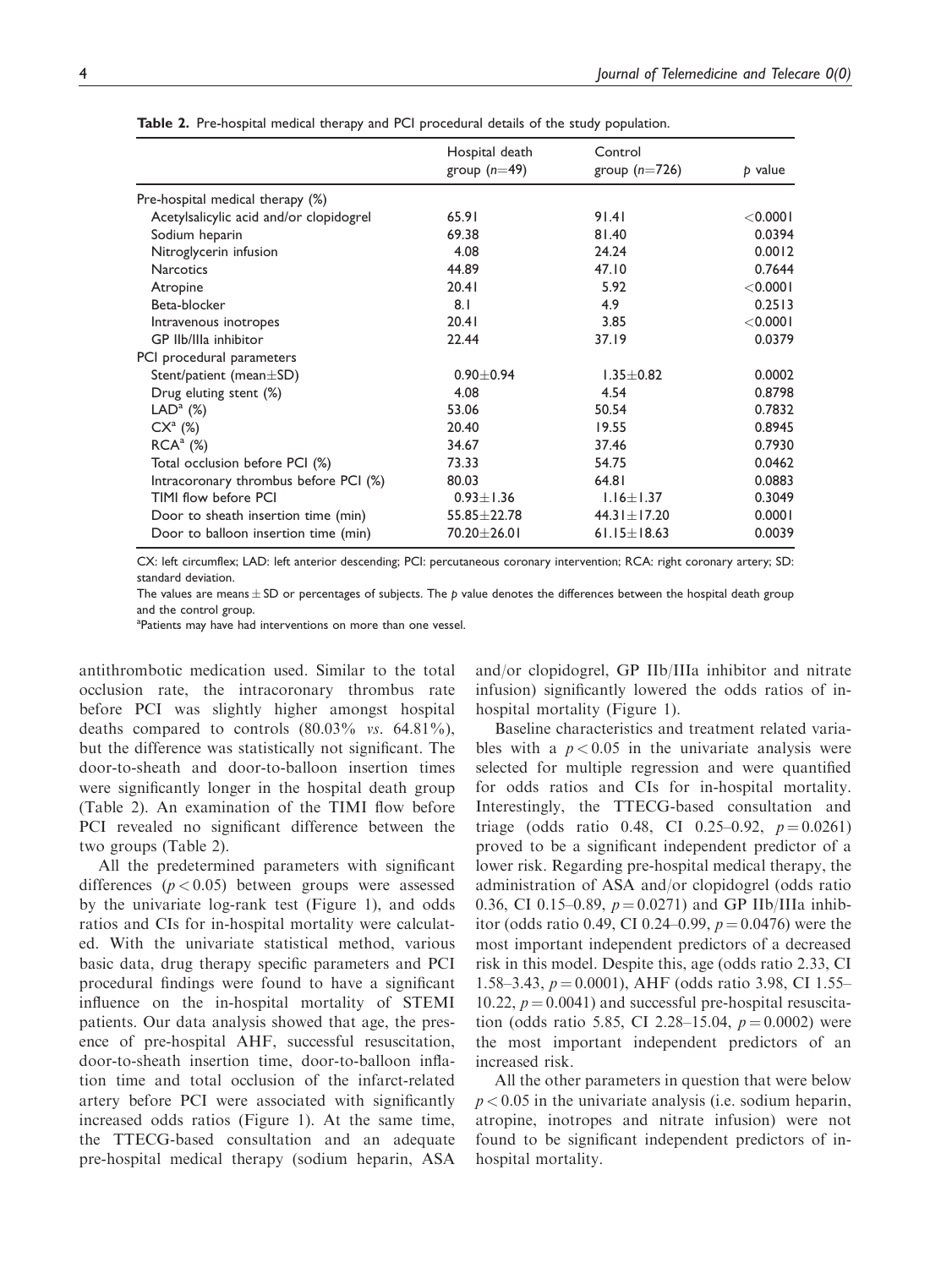

Figure 1. Odds ratios and 95% confidence intervals for hospital mortality in the different subgroups, defined according to baseline characteristics, pre-hospital medical therapy and percutaneous coronary intervention related procedural data. The size of each symbol is proportional to the number of patients in each group. In the case of some parameters (door-to-sheath time and door-toballoon time and acetylsalicylic acid and/or clopidogrel), the confidence intervals are within the symbols. AHF: acute heart failure; ASA/clopi: acetylsalicylic acid and/or clopidogrel; Door-to-sheath: door-to-sheath insertion time; Door-toballoon: door-to-balloon insertion time; GP IIb/IIIa: glycoprotein IIb/IIIa inhibitor; TTECG: transtelephonic electrocardiogram.

Lastly, while examining the PCI procedural data (total occlusion, door-to-sheath and door-to-balloon insertion times), the most important independent predictor of in-hospital mortality was the total occlusion of the infarct-related artery before PCI (odds ratio 5.92, CI 1.03-33.70,  $p = 0.0448$ .

## **Discussion**

In a previous study we observed that, in a population of STEMI patients, TTECG-based consultation with cardiologists contributed to a significantly lower inhospital mortality rate. $3$  This finding was somewhat unexpected, and it was hypothesised that the benefit of the TTECG-based consultation was due to improved pre-hospital medical therapy and consequently enhanced coronary artery perfusion on hospital admission. $3$  Indeed, in the present study we have shown that adequate pre-hospital medical therapy (administration of ASA and/or clopidogrel, GP IIb/ IIIa inhibitor and sodium heparin) decreased: (a) the total occlusion rate of the infarct-related artery and (b) the risk of in-hospital mortality. Moreover, our findings strongly suggest that the TTECG and the TTECG-based adequate pre-hospital medical therapy (administration of ASA and/or clopidogrel and GP IIb/IIIa inhibitor) and the total occlusion of the infarct-related artery before PCI are important independent predictors for a lower in-hospital mortality rate.

It is generally accepted that total occlusions and intracoronary thrombi are directly associated with lower coronary flow, myocardial damage and loss of function. Yet, better coronary flow translates into improved myocardial protection and function and ultimately, to an increased survival rate. Based on this assumption, it was demonstrated in the Assessment of the Safety and Efficacy of a New Treatment Strategy with Percutaneous Coronary Intervention (ASSENT-4 PCI) trial that suboptimal antithrombotic pre-hospital treatment (underuse of sodium-heparin) in STEMI patients might lead to a higher mortality.<sup>5</sup>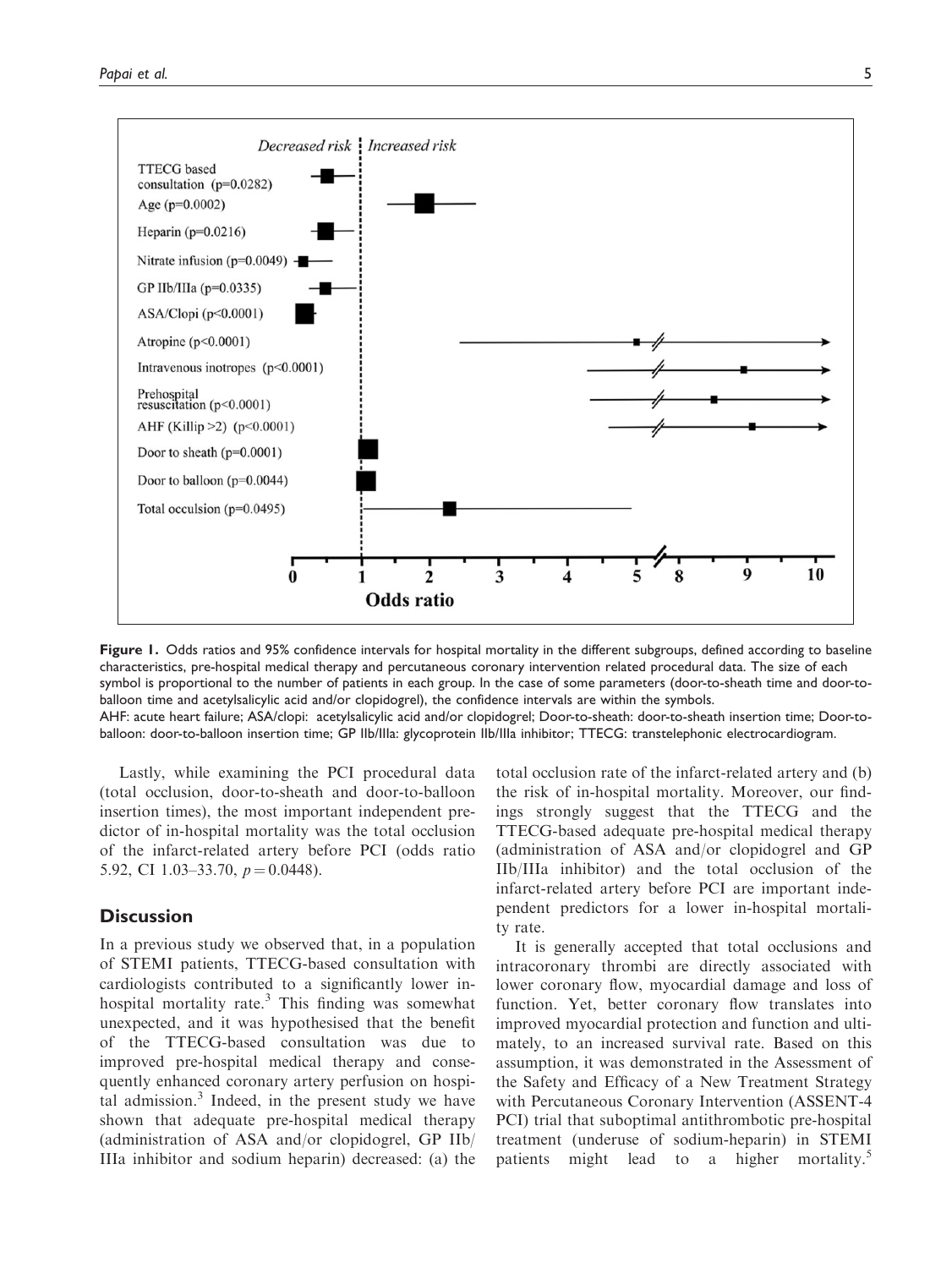In accordance with this finding, our current results indicate that the underuse of pre-hospital sodium heparin, ASA and/or clopidogrel and GP IIb/IIIa inhibitor may have a major impact on coronary patency before PCI. In the recent European Society of Cardiology (ESC) guidelines on STEMI and on myocardial revascularization, great emphasis is placed on early and complete revascularization.<sup>1,6</sup> If primary PCI cannot be performed within 120 min after STEMI diagnosis, fibrinolytic therapy is recommended, provided that there are no contraindications (class IA recommendation).<sup>1</sup> To reduce the time spent before treatment fibrinolysis was proposed even in the pre-hospital setting.<sup>1</sup> Theoretically, the coronary perfusion and prevention of intracoronary thrombi and occlusion are also equally important for STEMI patients undergoing primary PCI. Consequently, the early and adequate pre-hospital antithrombotic therapy prior to primary PCI should be emphasised and supported.<sup>7–9</sup> In the ESC/European Association for Cardio-Thoracic Surgery (EACTS) guideline on myocardial revascularization, $6$  the administration of ASA and/or clopidogrel and (upstream) GP IIb/IIIa inhibitor prior to primary PCI are class I and class IIb recommendations, respectively. The downstream use of a GP IIb/IIIa inhibitor ('in-lab' use) for bailout or evidence of a thrombotic complication is a class IIa recommendation.

According to recent guidelines, upon suspected STEMI a 12-lead ECG must be acquired and interpreted as soon as possible at the time of first medical contact in order to facilitate an early diagnosis and triage.<sup>1</sup> For this purpose, the TTECG seems to be an adequate tool. With the TTECG not only can the recording be retrieved and stored, but there is also the immediate possibility for a triage of patients. It has been shown that the early pre-hospital triage with telemedicine in subjects with STEMI undergoing primary PCI significantly reduces the time spent before treatment, $3,10$  while improving pre-hospital management.3,11 Pre-hospital TTECG triage has been shown to associate with higher rates of timely reperfusion both in patients close to the PCI laboratory and even in rural areas.<sup>11</sup>

Moreover, the use of telemedicine in pre-hospital triage of STEMI patients has been shown to be associated with lower mortality rates in both observational studies<sup>3,12,13</sup> and meta-analyses.<sup>10,14</sup> The benefit seems to be even larger in higher risk subjects.<sup>13,15</sup> These remarkable findings on mortality<sup>3,10,12–15</sup> are probably mediated by a reduced time-to-effective treatment (i.e. the reduction of ischaemic time and necrotic area) and better pre-hospital care consequent to pre-hospital triage with telemedicine.<sup>16</sup> In accordance with these observations, the TTECG-based teleconsultation and triage combination in our present study was found to be an independent predictor of lower in-hospital mortality rate.

In the present study, we demonstrated that the successful pre-hospital resuscitation of STEMI patients and AHF (Killip class  $>$  2) are important independent predictors of in-hospital death. These observations are in line with those of previous reports.<sup>17,18</sup> The resuscitation procedure itself explains why a significantly higher amount of atropine and intravenous inotropes in these patients (hospital death group) was used. Moreover, the haemodynamic instability of these patients following resuscitation usually contraindicates the use of nitrates. This explains the lower nitrate use in the hospital death group.

# **Conclusions**

In summary, our findings indicate that a previously published higher in-hospital survival rate of STEMI patients elicited by TTECG-based teleconsultation<sup>3</sup> is associated with better coronary flow in response to improved pre-hospital medical therapy. According to our data: (a) an early, TTECG-facilitated diagnosis of STEMI and a triage of patients, (b) optimal prehospital antithrombotic therapy (administration of ASA and/or clopidogrel and GP IIb/IIIa inhibitor) and (c) the patency and better perfusion of the infarct-related artery before PCI are important independent predictors of a lower in-hospital mortality rate (i.e. higher survival rate).

### Limitations of the study

The limitation of our study is the fact that all data analyses were carried out on a retrospective basis and on a relatively small sample size (hospital death group;  $n = 49$ ). However, during data collection great efforts were made to standardise the database: the two groups (hospital death and control) were not significantly different regarding risk factors and previous medical history, a relatively long inclusion time (two years) was used in the study and all STEMI patients were included in the database.

Another limitation of our study is that treatment effects were concluded through observational data. There may have been other variables that were not taken into consideration in our model.

#### Acknowledgements

This study publication was supported by the GINOP-2.3.2- 15-2016-00043 project. The project was co-financed by the European Union and the European Regional Development Fund. DC was supported by the Janos Bolyai Research Scholarship of the Hungarian Academy of Sciences (BO/ 00523/16/5) and by the UNKP-18-4 New National